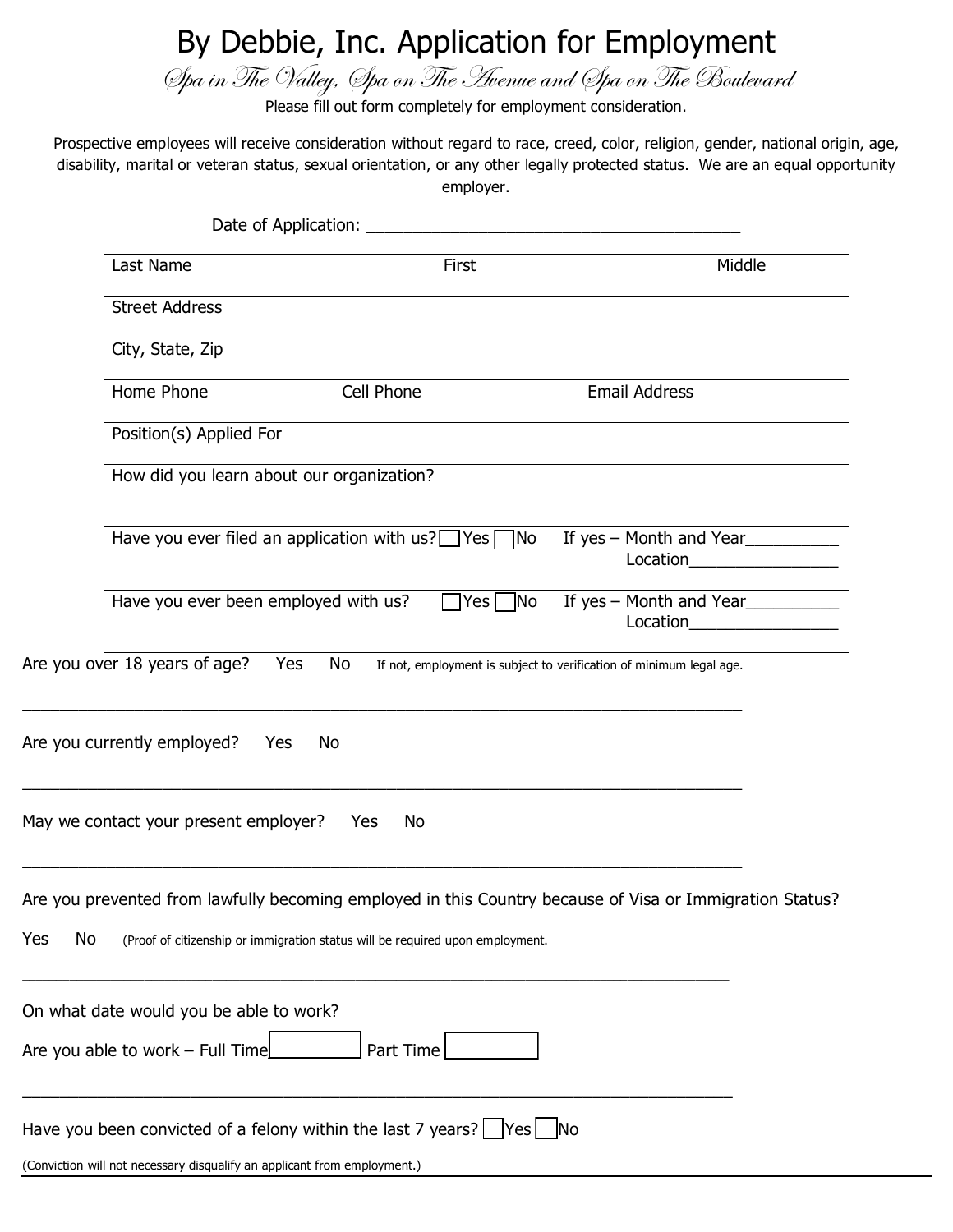If yes, please explain:

Are there any reasons for which you might not be able to perform the job duties (with reasonable accommodation)? Yes No

\_\_\_\_\_\_\_\_\_\_\_\_\_\_\_\_\_\_\_\_\_\_\_\_\_\_\_\_\_\_\_\_\_\_\_\_\_\_\_\_\_\_\_\_\_\_\_\_\_\_\_\_\_\_\_\_\_\_\_\_\_\_\_\_\_\_\_\_\_\_\_\_\_\_\_\_\_

If yes, please explain:

## Education

|                     | Name of School | <b>Years Completed</b> | Diploma/Degree |
|---------------------|----------------|------------------------|----------------|
| High School         |                |                        |                |
| College             |                |                        |                |
| <b>Trade School</b> |                |                        |                |
| Other               |                |                        |                |

Employment History Please give accurate, complete information. Start with present or most recent employer.

| Company Name       | Telephone                 |
|--------------------|---------------------------|
|                    |                           |
| Address            | From                      |
|                    | To                        |
| Name of Supervisor | Hourly Rate or Commission |
|                    | <b>Start</b>              |
|                    | Last                      |
| Job Title          | Reason for Leaving        |
|                    |                           |
|                    |                           |

| Company Name       | Telephone                 |
|--------------------|---------------------------|
|                    |                           |
| Address            | From                      |
|                    | To                        |
| Name of Supervisor | Hourly Rate or Commission |
|                    | <b>Start</b>              |
|                    | Last                      |
| Job Title          | Reason for Leaving        |
|                    |                           |
|                    |                           |

| Company Name       | Telephone                 |
|--------------------|---------------------------|
|                    |                           |
| Address            | From                      |
|                    | To                        |
| Name of Supervisor | Hourly Rate or Commission |
|                    | <b>Start</b>              |
|                    | Last                      |
| Job Title          | Reason for Leaving        |
|                    |                           |
|                    |                           |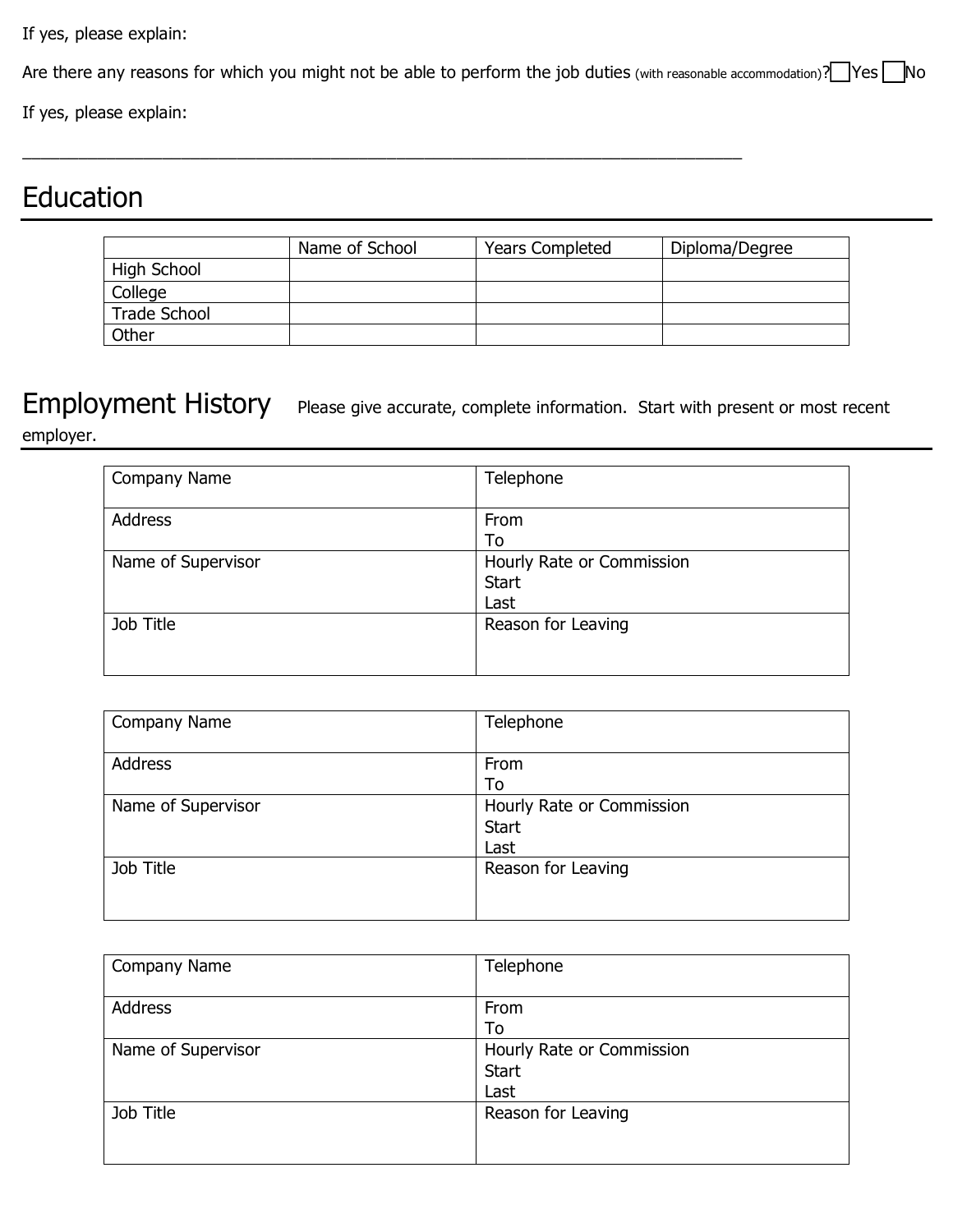## Availability

Please list all the hours you are able to work

| Monday    |  |
|-----------|--|
| Tuesday   |  |
| Wednesday |  |
| Thursday  |  |
| Friday    |  |
| Saturday  |  |
| Sunday    |  |

### **Industry Information**

- 1. How many years have you been in the Beauty Industry?
- 2. Please explain your background in this Industry.
- $3.$ What can our Spas offer you that you are not receiving now?
- 4. What is most important to you in your next position? What are your expectations?

5. Explain three goals you see for your immediate future in the position you are applying.

- 
- 2.  $\qquad \qquad$  $3.$   $\overline{\phantom{a}}$
- 6. How do you plan to reach your goals?
- 7. Where do you see yourself in five years?